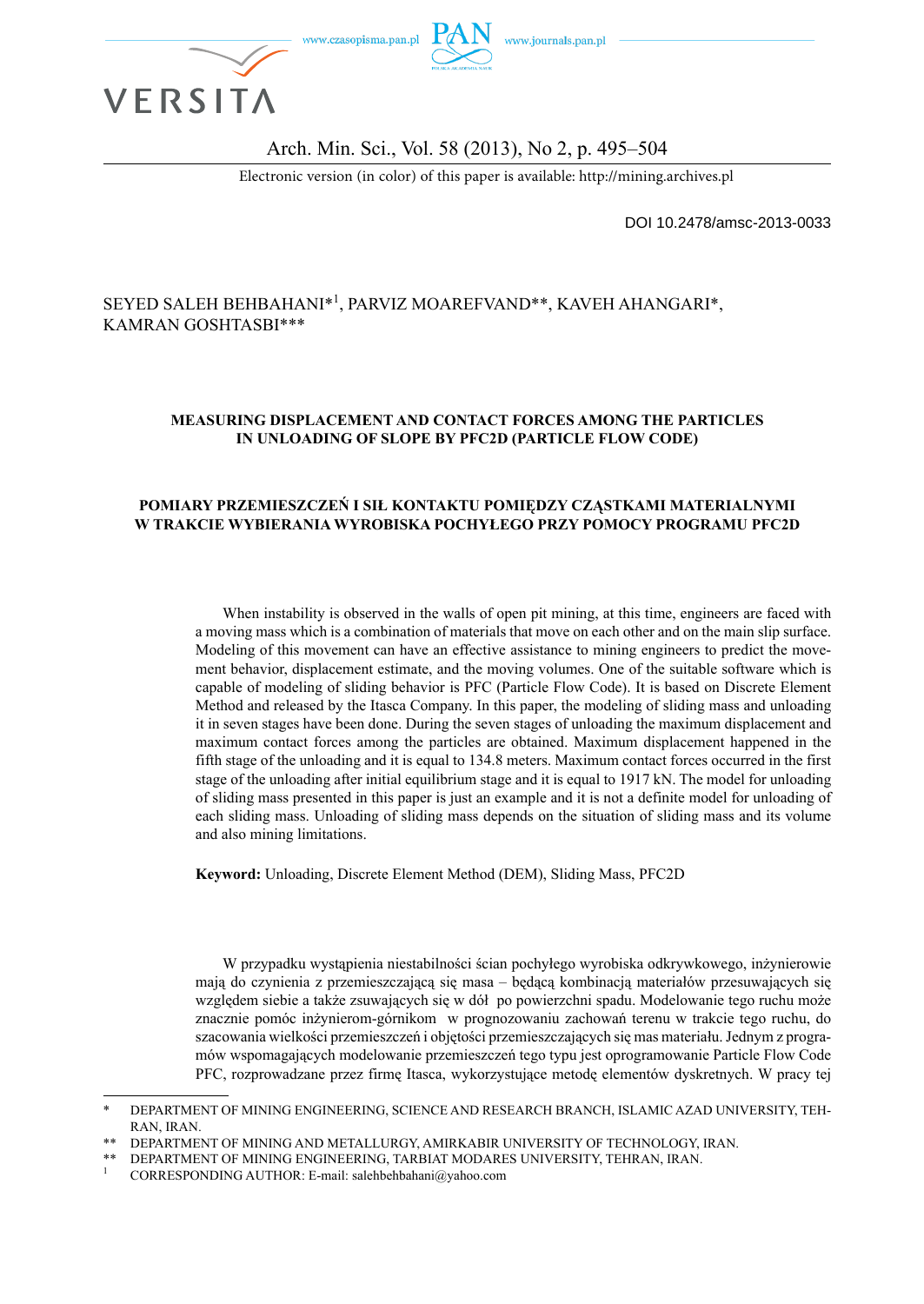

przeprowadzono modelowanie ruchu przesuwających się mas gruntu i wybierania wyrobiska pochyłego w siedmiu etapach. We wszystkich siedmiu etapach modelowania obliczono maksymalne przemieszczenia i siły kontaktowe pomiędzy cząstkami gruntu. Maksymalne przemieszczenia zarejestrowano w etapie piątym wybierania wyrobiska pochyłego, wyniosło ono 134.8 m. Maksymalna siła kontaktowe, która wystąpiła w etapie pierwszym po ustaniu pierwotnego stanu równowagi, wyniosła 1917 kN. Model wybierania przesuwającej się masy gruntu przedstawiony w pracy jest jedynie przykładem, nie jest to ścisły model mający zastosowanie do modelowania ruchu przesuwających się mas gruntu w trakcie wybierania. Wybieranie przesuwających się mas gruntu zależy od warunków przemieszczania się masy gruntu, jej objętości a także ograniczeń narzuconych przez uwarunkowania górnicze.

**Słowa kluczowe:** wybieranie, metoda elementów dyskretnych, przemieszczające się masy gruntu

# **1. Discrete Element Method**

Classical Discrete Element Method (DEM) was proposed by Cundall and Strack (1979). The Discrete Element Method has been applied to many cases for solving problems involving many discontinuous materials such as soil and rock. This method is especially appropriated for the simulation of granular and particle systems. Continuum methods need very complex models, involving many parameters for simulation of sophisticated behaviors for soil and rock. Compared with continuum methods, a DEM model requires only a few material properties because the behavioral complexity such as nonlinear stress/strain response, dilation phenomena, transition from brittle to ductile behavior, nonlinear strength envelopes arises automatically (Cundall, 2002).

# **2. Particle Flow Code (PFC2D)**

PFC2D is one of the most efficient tools to model complicated problems in solid mechanics and granular flow. Some researches have been done by PFC software, and also some papers have been submitted to different journals by Chang et al. (2011), He et al. (2010), Jackson et al. (2008), Liu and Koyi (2012), Poisel et al. (2009), Thompson et al. (2009), Wang et al. (2003), Ghazvinian et al. (2012), Asadi et al. (2012). This software is used to model the movements and interactions of spherical particles using the Distinct Element Method. In this method, objects are shown as discrete rigid particles (balls) which can be bonded by parallel bonds or contact bonds. The bond has shear and normal strength components. The contact stiffness between any two particles can be measured by normal and shear stiffness. Parallel bonds can move both forces and moments among the particles, while contact bonds can move just forces that are acting at the contact point. A slip-model, determined by a friction coefficient between any two particles, forms the frictional strength characteristic of the assemblies. Fracturing can be carried out by bond breaking in either shear mode or normal mode. Jointed rock block behavior can be simulated by assemblies of clumps or clusters.

## **3. Divided Zones**

This model is considered in four different zones which described below:

- Sheared zone is modeled with about 1335 balls,
- Sliding zone is modeled with about 6325 balls,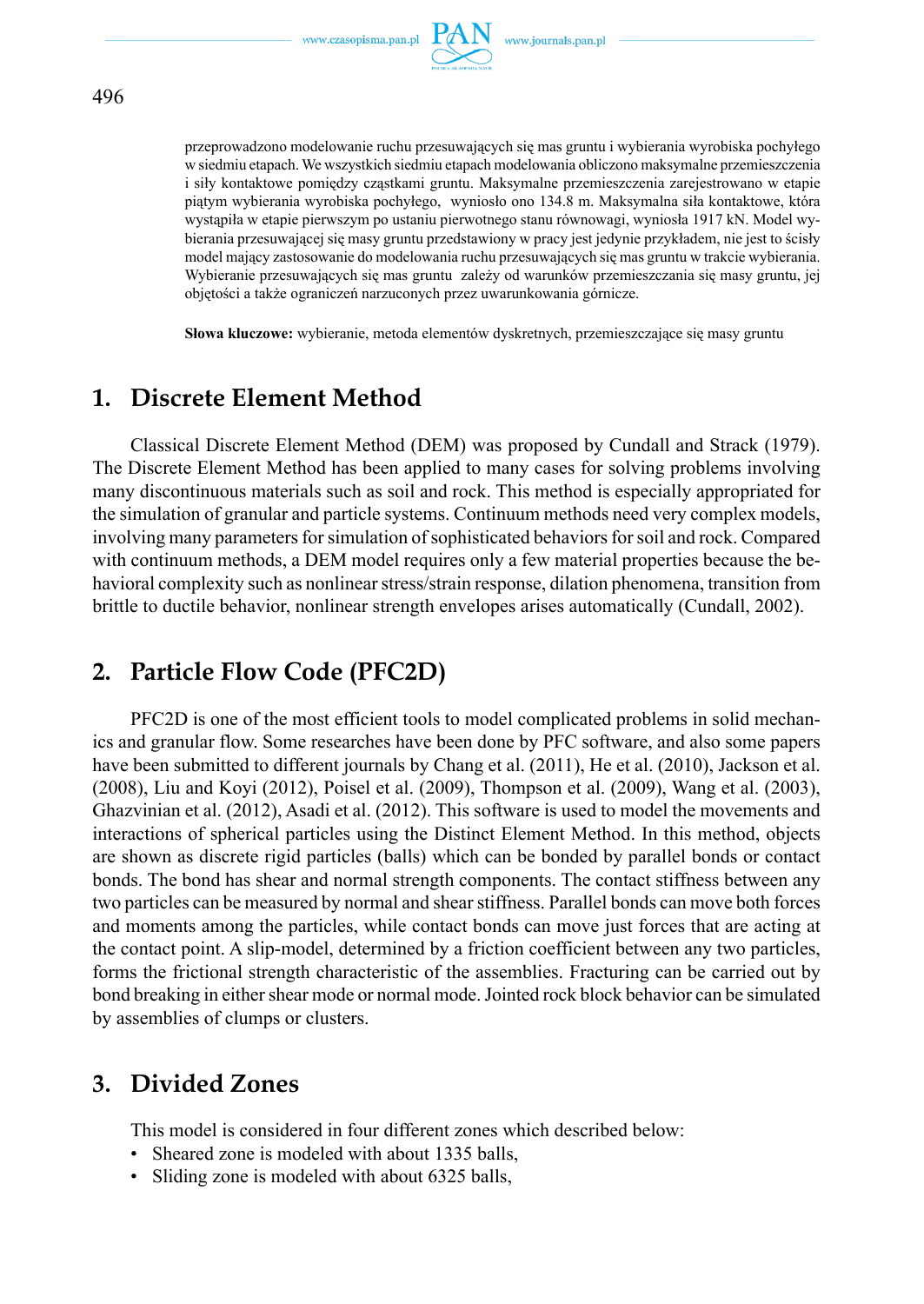

- Crushed zone is modeled with about 3713 balls,
- Debris zone is located in the lowest part of pit. This zone is modeled with about 2268 balls.

The initial sliding mass model is given in Figure 1.



Fig. 1. The initial sliding mass model

# **4. Modeling of sliding mass and unloading it by PFC2D**

Sliding mass has been modeled by PFC2D and then unloading of sliding mass in the seven stages have been done.

Slip surface is shown in the modeling as walls and sliding mass is located on the walls. Walls properties are similar to mass in-situ. A clump is located between the walls and the sliding mass. Sliding mass can slide on the clump. Balls and walls properties are given in Tables 1 and 2, respectively.

TABLE 1

| <b>Zones</b> | <b>Density</b><br>(Kg/m <sup>3</sup> ) | s-bond<br>(N) | n-bond<br>(N)   | <b>Friction</b><br>angle<br>(degree) | $K_{\rm c}$ (N/m) | $K_n(N/m)$ | Max.<br>radius<br>(mm) | Min.<br>radius<br>(mm) |
|--------------|----------------------------------------|---------------|-----------------|--------------------------------------|-------------------|------------|------------------------|------------------------|
| clump        | 1800                                   | 1e8           | 3e <sub>5</sub> | 14                                   | 1e5               | 1e8        | 75                     | 75                     |
| Sheared      | 2500                                   | 5e7           | 15e4            | 21                                   | 5e4               | 5e7        | 300                    | 250                    |
| Sliding      | 2000                                   | 2e8           | 6e <sub>5</sub> | 23                                   | 2e <sub>5</sub>   | 2e8        | 500                    | 250                    |
| Crushed      | 2500                                   | 5e7           | 15e4            | 14                                   | 5e4               | 5e7        | 300                    | 250                    |
| Debris       | 2500                                   | 5e7           | 15e4            | 14                                   | 5e4               | 5e7        | 550                    | 500                    |

Balls properties used in the modeling

s-bond: Contact bond shear strength; n-bond: Contact bond normal strength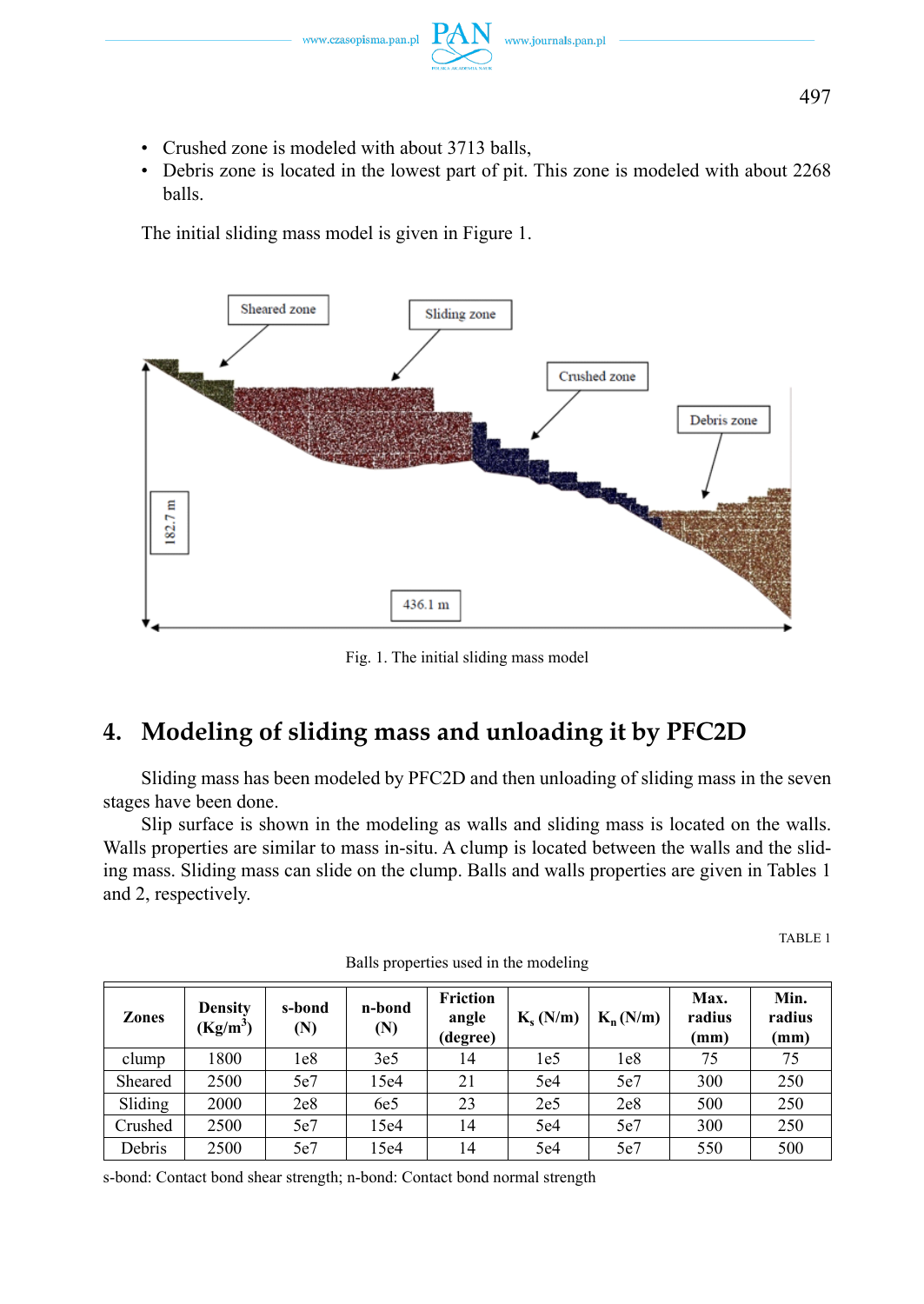

498

TABLE 2

Walls properties used in the modeling

| 11 п<br>17 LLL | <br><b>Friction angle (degree)</b> |
|----------------|------------------------------------|
| $\cdot$ 1      |                                    |

 $K_n$ : Normal stiffness;  $K_s$ : Shear stiffness

Unloading in the first to fourth stages of the debris zone, and also in the fifth and sixth stages of crushed zone has been done. Unloading has occurred in the seventh stage of the crushed and sliding zones. In Figure 2, the stage which initial sliding has reached the equilibrium, and also the unloading of sliding mass in the seven stages, are shown. In the fourth stage, the debris zone has been completely removed.



Fig. 2. (a) The stage that initial sliding has reached the equilibrium and unloading in the (b) first, (c) second, (d) third, (e) fourth, (f) fifth (g) sixth and (h) seventh stages, are shown

In the seventh stage of unloading, the model has not reached the equilibrium yet and the displacements are still continued. In Figure 3, due to better monitoring surface and subsurface of sliding mass, the sheared zone divided in two parts A and A1, the sliding zone divided in two parts B and B1, the crushed zone divided in two parts C and C1, and the debris zone divided in two parts D and D1. During the modeling, displacements of each part are obtained.

Figures 4 and 5 show displacement vectors with particles in the initial equilibrium stage and in the third stage of the unloading, respectively. As shown in these figures, the vectors of each ball that are larger, the ball displacement is also higher.

Figures 6 and 7 show contact forces among the particles in the initial equilibrium stage and in the seventh stage of the unloading, respectively.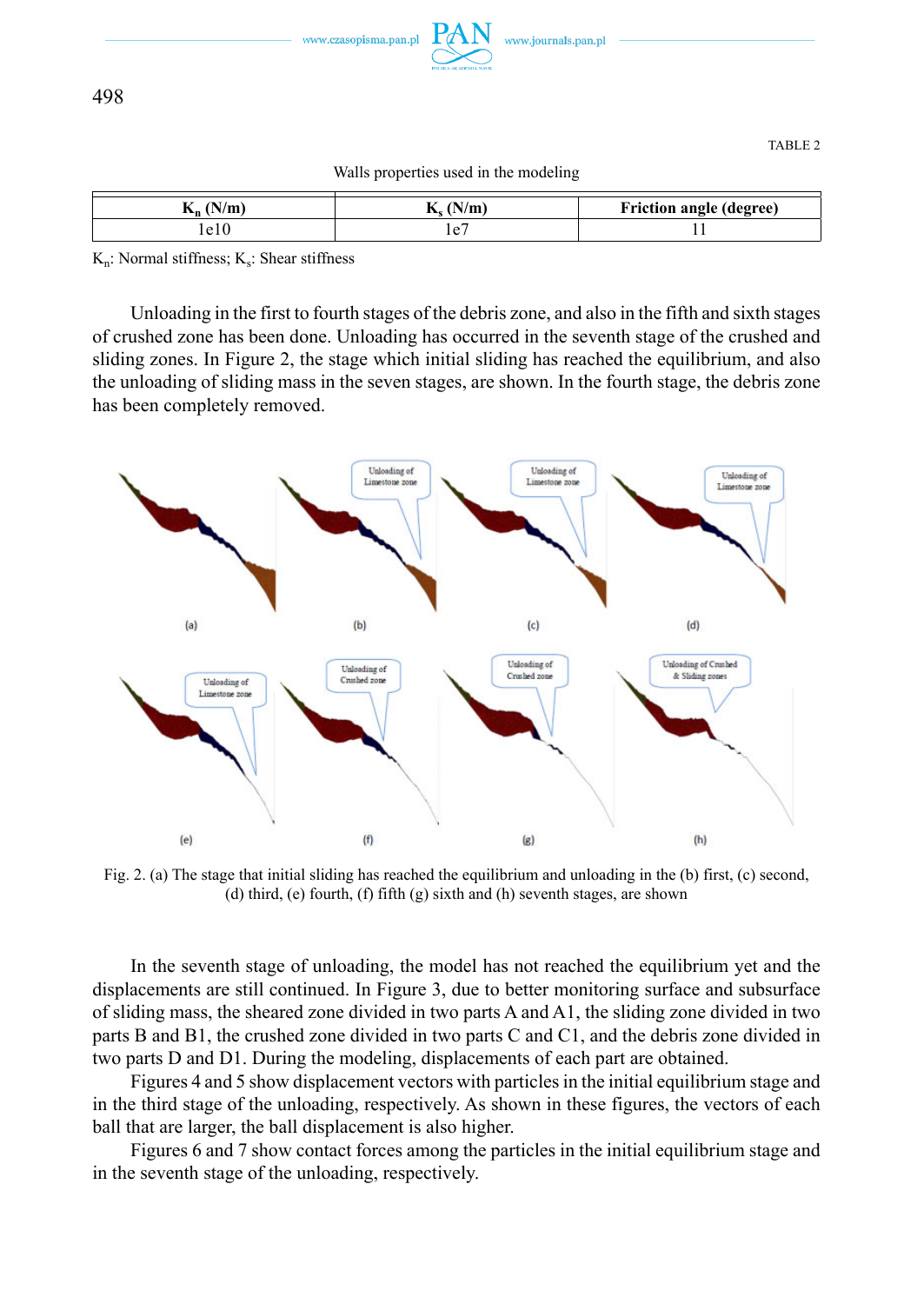

Fig. 4. Displacement vectors with particles in the initial equilibrium stage

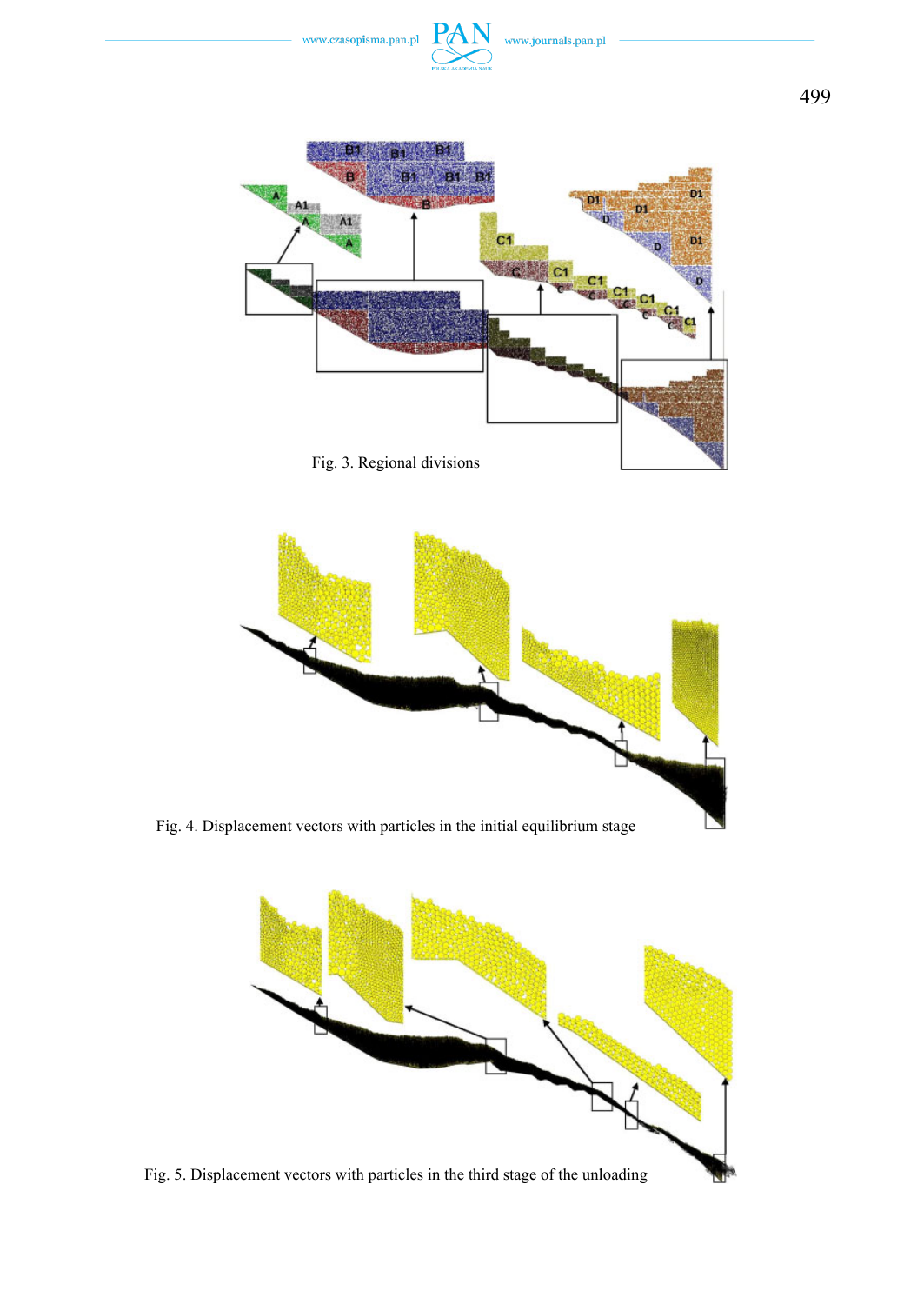

## 500

These Figures indicates in each part, which has thicker black lines, the contact forces between the balls are more than the other parts.



Fig. 6. The contact forces among the particles in the initial equilibrium stage



Fig. 7. The contact forces among the particles in the seventh stage of the unloading

# **5. Results**

In Figure 8, the maximum values of displacement in the initial equilibrium stage and in the seven stages of the unloading are shown; and also in Table 3 the maximum numerical values are shown.

In the fifth stage of unloading due to the removal of the crushed zone and decreasing the weight on the toe at the bottom of slope, the maximum displacement occurred in this stage. In Figure 9, the maximum values of displacement in the initial equilibrium stage and in the seven stages of the unloading are shown; and also in Table 4 the maximum numerical values are shown.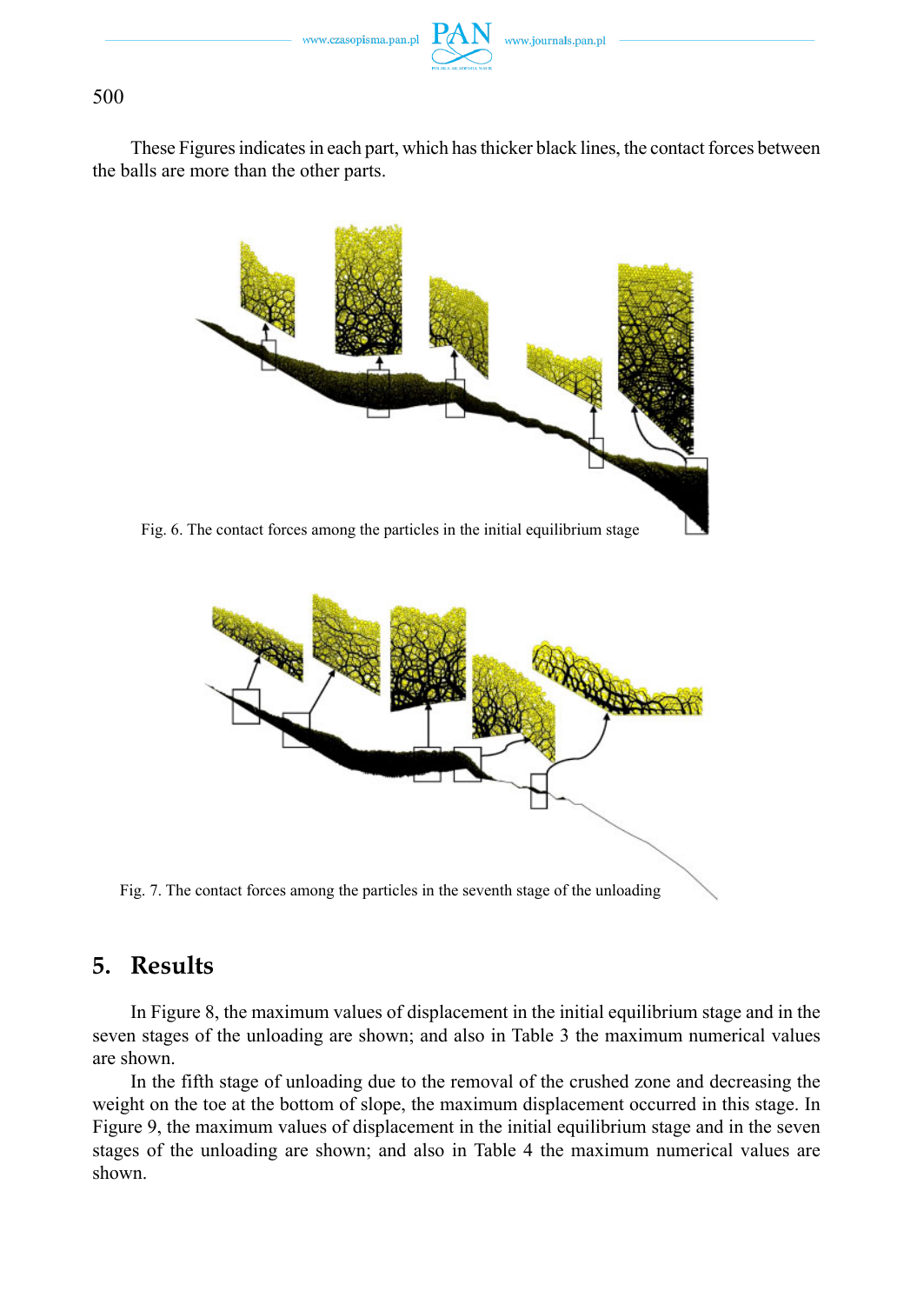

Fig. 8. The maximum values of displacement (m) in each area of the initial equilibrium stage and in the seven stages of the unloading

TABLE 3

The maximum numerical values of displacement (m) in each area of the initial equilibrium stage and in the seven stages of the unloading

| Areas<br>Unloading<br>stages | $\mathbf A$ | $\mathbf{A1}$ | B         | <b>B1</b> | C     | C1    | D         | D1    |
|------------------------------|-------------|---------------|-----------|-----------|-------|-------|-----------|-------|
| Initial equilibrium          | 14.73       | 13.3          | 15.6      | 35.97     | 6.632 | 21.41 | 11.17     | 39.46 |
| First                        | 14.75       | 13.31         | 15.63     | 35.99     | 6.658 | 21.45 | 11.19     | 29.38 |
| Second                       | 14.76       | 13.33         | 15.63     | 36        | 6.812 | 21.48 | 11.51     | 24.85 |
| Third                        | 17.93       | 14.83         | 16.34     | 37.27     | 27.01 | 32.47 | 48.96     | NA.   |
| Fourth                       | 20.98       | 16.52         | 17.22     | 38.21     | 113   | 123.4 | NA        | NA    |
| Fifth                        | 23.35       | 18.05         | 18.06     | 39.07     | 134.8 | 29.37 | NA        | NA    |
| Sixth                        | 27.86       | 19.11         | 18.6      | 39.68     | 15.9  | 46.35 | NA        | NA.   |
| Seventh                      | 30.79       | 21.24         | 0.0000611 | 0.001069  | 40.35 | NA    | <b>NA</b> | NA    |

TABLE 4

The maximum numerical values of displacement in the initial equilibrium stage and in the seven stages of the unloading

| <b>Stages of unloading</b> | Max. Displacement (m) | <b>Regions</b> |  |
|----------------------------|-----------------------|----------------|--|
| Initial equilibrium        | 39.46                 | D <sub>1</sub> |  |
| First                      | 35.99                 | B1             |  |
| Second                     | 36                    | B1             |  |
| Third                      | 48.96                 |                |  |
| Fourth                     | 123.4                 | C <sub>1</sub> |  |
| Fifth                      | 134.8                 | $\subset$      |  |
| Sixth                      | 46.35                 | C <sub>1</sub> |  |
| Seventh                    | 50.27                 | B1             |  |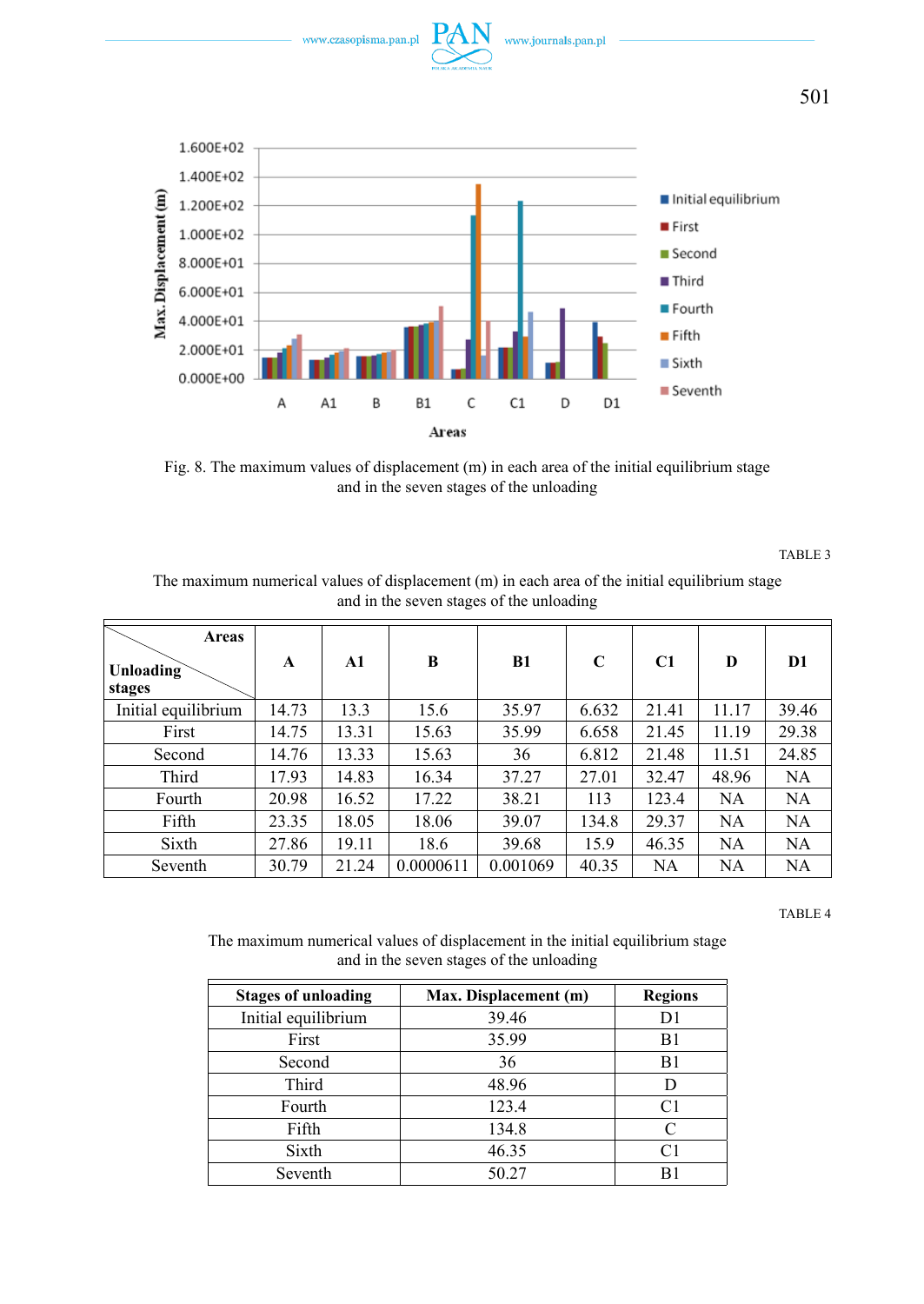

Fig. 9. The maximum values of displacements in the initial equilibrium stage and in the seven stages of the unloading

In the fourth and seventh stages of the unloading, the contact forces are 627.5 and 634.2 (kN), respectively. The contact forces decreased up to the fourth stage, but the contact forces increased in the fifth stage of unloading again. This is due to the unloading of the crushed zone.

In Table 5 and the Figures 10, maximum values of contact forces in the initial equilibrium stage and in the seven stages of unloading are shown.

TABLE 5

| <b>Values</b><br><b>Unloading stages</b> | Max. Contact forces (N) |  |  |
|------------------------------------------|-------------------------|--|--|
| Initial equilibrium                      | 2236000                 |  |  |
| First                                    | 1917000                 |  |  |
| Second                                   | 1760000                 |  |  |
| Third                                    | 1347000                 |  |  |
| Fourth                                   | 627500                  |  |  |
| Fifth                                    | 859800                  |  |  |
| Sixth                                    | 795100                  |  |  |
| Seventh                                  | 634200                  |  |  |

### The maximum values of contact forces in the initial equilibrium stage and in the seven stages of the unloading

# **6. Conclusion**

• The model which has been presented in this paper is just an example for unloading of sliding mass. It is not a definite model for unloading of each sliding mass. It is obvious that unloading of sliding mass depends on the different situations, for instance, its volume of sliding mass and mining limitations.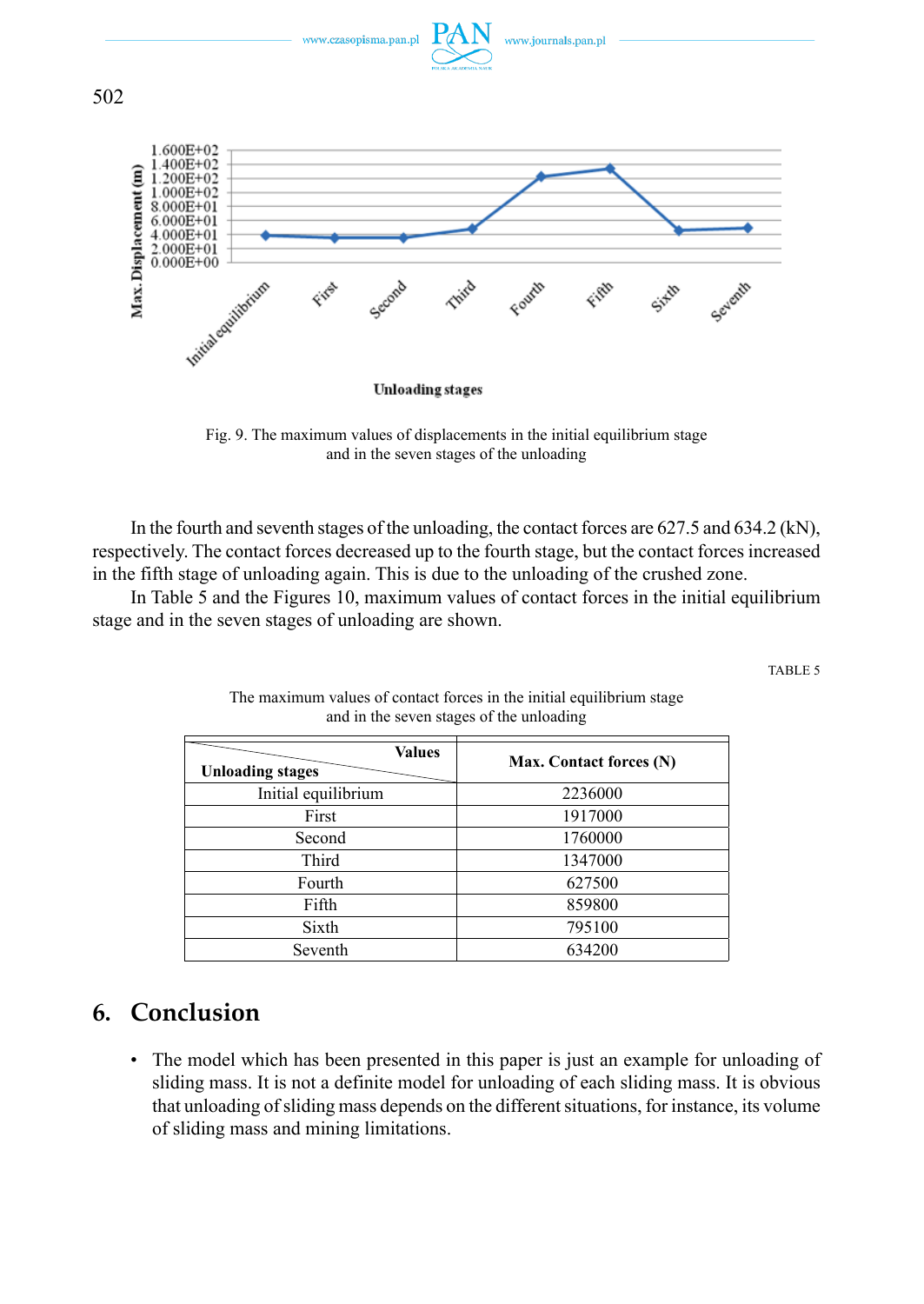

www.journals.pan.pl

www.czasopisma.pan.p

Fig. 10. The maximum values of contact forces in the initial equilibrium stage and in the seven stages of the unloading

- Maximum displacement is in C region and in the fifth stage of the unloading and it is equal to 134.8 meters. Also, maximum contact forces after initial equilibrium stage are related to first stage of the unloading and equal to 1917 (kN).
- Sliding mass in the modeling after the seventh stage of unloading does not reach the equilibrium and is moving.
- The way which we can deal with the sliding mass is to remove it completely. Obviously, before the sliding mass, the benches which are near to the bedrock and now are under the rubble are destroyed. It is because of rubble falling on them and need to rebuild in the bedrock.

## **References**

- Asadi M.S., Rasouli V., Barla B., 2012. *A Bonded Particle Model Simulation of Shear Strength and Asperity Degradation for Rough Rock Fractures*. Rock Mech. Rock Eng.
- Ghazvinian A., Sarfarazi V., Schubert W., Blumel M., 2012. *A Study of the Failure Mechanism of Planar Non-Persistent Open Joints Using PFC2D*. Rock Mech. Rock Eng.
- Cundall P.A., Strack O.D.L., 1979. *A Discrete Numerical Model for Granular Assemblies*. Geotechnique, Vol. 29. pp. 47-65.
- Cundall P.A., 2002. *A Discontinuous Future for Numerical Modeling in Soil and Rock. Discrete Element Methods Numerical Modeling of Discontinua*. Ed. Cook B. K. and Jensen R. P. Geotechnical Special Publication, No. 117.
- Chang K.T., Lin M.L., Dong J.J., Chien C.H., 2011. *The Hungtsaiping Landslides: From Ancient to Recent*. Landslides.
- He J., Li X., Li S., Yin Y., Qian H., 2010. *Study of Seismic Response of Colluvium Accumulation Slope by Particle Flow Code*. Granular Matter.
- Jackson K., Kingman S.W., Whittles D.N., Lowndes I.S., Reddish D.J., 2008. *The Effect of Strain Rate on the Breakage Behaviour of Rock*. Arch. Min. Sci., Vol. 53, No 1, p. 3-22.
- Liu Z., Koyi H., 2012. *Kinematics and Internal Deformation of Granular Slopes: Insights from Discrete Element Modeling*. Landslides.

503